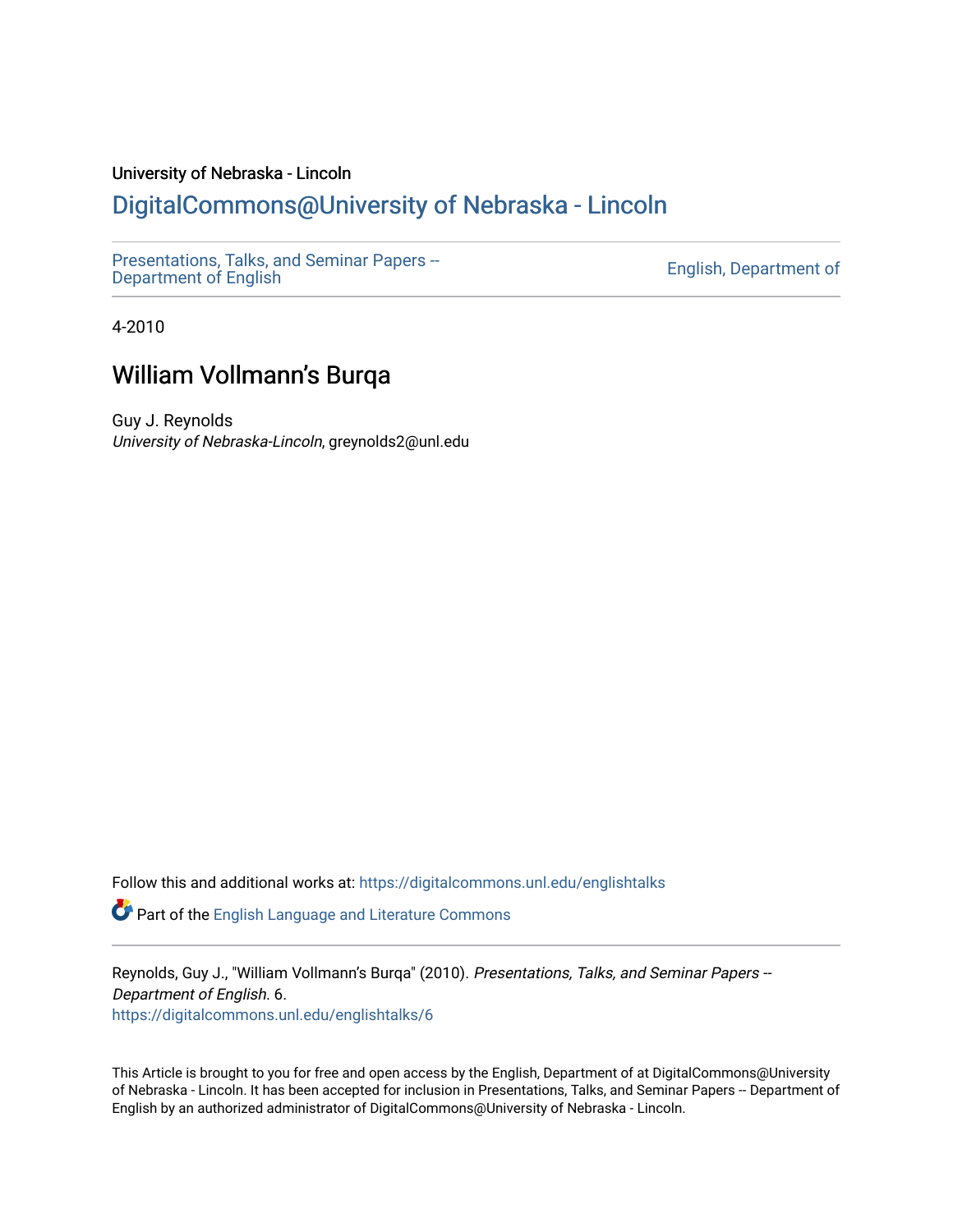# William Vollmann's Burqa

#### Guy Reynolds

University of Nebraska–Lincoln

William Vollmann's career exemplifies the importance of the historical moment in the life of a writer. It is hard to imagine his writing temporally outside the very specific circumstances of the last thirty years, a context that has shaped his work's hectic, cosmopolitan energy. Born in 1959, Vollmann is a writer of the 1980s and 1990s, an author who witnessed the emergence of a radically-globalized world. Vollmann's fascination with central and eastern Europe (as in the 2005 fiction, *Europe Central*) looks back to the Cold War; but the insistent non-Western focus in much of his reportage and storytelling, as in *An Afghanistan Picture Show* (1992) and *Poor People* (2008), the subjects of this paper, heralds a new stage of literary globalism. The end of the Cold War, a newly-energized globalization, and the 'crumbling' (in Don DeLillo's phrase) of one culture into another: more than any American writer, Vollmann has been shaped by tectonic gobal transformations, the 'chaotic situation in the world-system' diagnosed by political scientist Immanuel Wallerstein.<sup>1</sup> There is a restlessness to his writing, a volatility of form and setting that fits the contemporary tu-

<sup>1. &#</sup>x27;This is the empirical description of a chaotic situation in the world-system. What can we expect in such a situation? The first thing to emphasize is that we can expect, we are already seeing, wild fluctuations in all the institutional arenas of the world-system. The world-economy is subject to acute speculative pressures, which are escaping the control of major financial institutions and control bodies, such as central banks. A high degree of violence is erupting everywhere in smaller and larger doses, and over relatively long periods. No one has any longer the power to shut down such eruptions effectively. The moral constraints traditionally enforced both by states and by religious insitutions are finding their efficacity considerably diminished.' Immanuel Wallerstein, *World-Systems Analysis: An Introduction* (Durham: Duke University Press, 2004), 87. It is worth emphasizing that this book was published four years before the onset of the 2008 global credit crisis.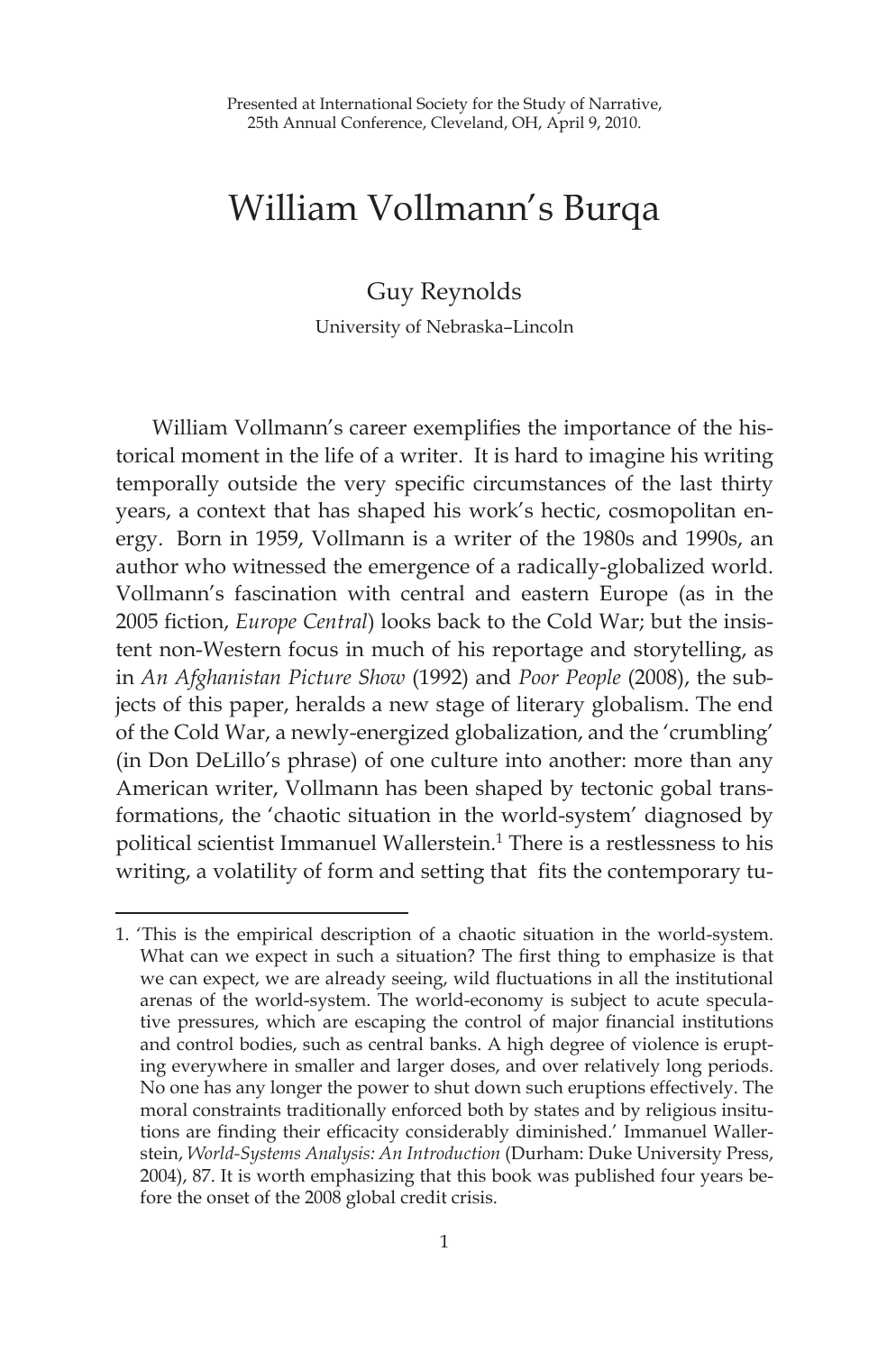mult. Crucially, his imaginative movement out of the United States has not been confined by the already-established pattern of expatriate movement to Europe. Unlike the writer-adventurers of the 50s and 60s, Vollmann is uninterested in Western Europe (though Eastern and Central Europe fascinate him). His work shares certain affinities with the Beatnik travels of Paul Bowles or William Burroughs in its engagement with non-Western cultures. But while their sense of the exotic led primarily to the international enclave in Tangiers, Vollmann pushes heterocosmically into a range of territories: Southeast Asia, the frozen North of the Arctic, Belize and Guatemala.

Yet he remains a U.S. resident: his is not the writing of the sojourner or white settler but of what I would call an 'encounterist.' An encounterist is a writer with an ethnographer's fascination for the foreign. Travel writing works in a zone shaped by forms of local color discourse, and carries with it a historical debt to the picturesque, but encounterism has more affinities with political reportage. In post-war American literary culture, the great encounterist was Richard Wright, whose three 1950s travel books (*The Color Curtain*, *Pagan Spain* and *Black Power*) demonstrated the prescient power of transnational reportage. Encounterism is about the encounter itself; it is a discourse of meetings, conversations, face-to-face intimacies. The encounterist text is typically a patchwork, held together by the presence of the traveler (hence its formalistic links to memoir and autobiography). Vollmann's is a teeming, hectic, turbulent cosmopolitan globe. People, in sheer numbers, are everywhere in his writing: encounters come quickly now, at the start of the new century.

Vollmann published *An Afghanistan Picture Show* in 1992, three years after the Soviet withdrawal in 1989, and a full ten years after his trip to central Asia. He explored Afghanistan and Pakistan as an American idealist, an advocate of 'freedom' and a sympathetic observer of tribal cultures and Islamic idealism.<sup>2</sup> In the most direct sense, this is a text subject to the ironic re-reading that historical change will then bring about -- a document inserted into a radical, ongoing pro-

<sup>2.</sup> In an interview published in *Salon* just after 9/11, Vollmann continued to defend the Mujahideen.

<sup>&#</sup>x27;They were my heroes ... I thought it was terrific the way they got their country back.' 'Creating 'many, many Osamas,' *Salon*, September 28, 2001, http://www.salon.com/books/int/2001/09/27/vollmann/print.html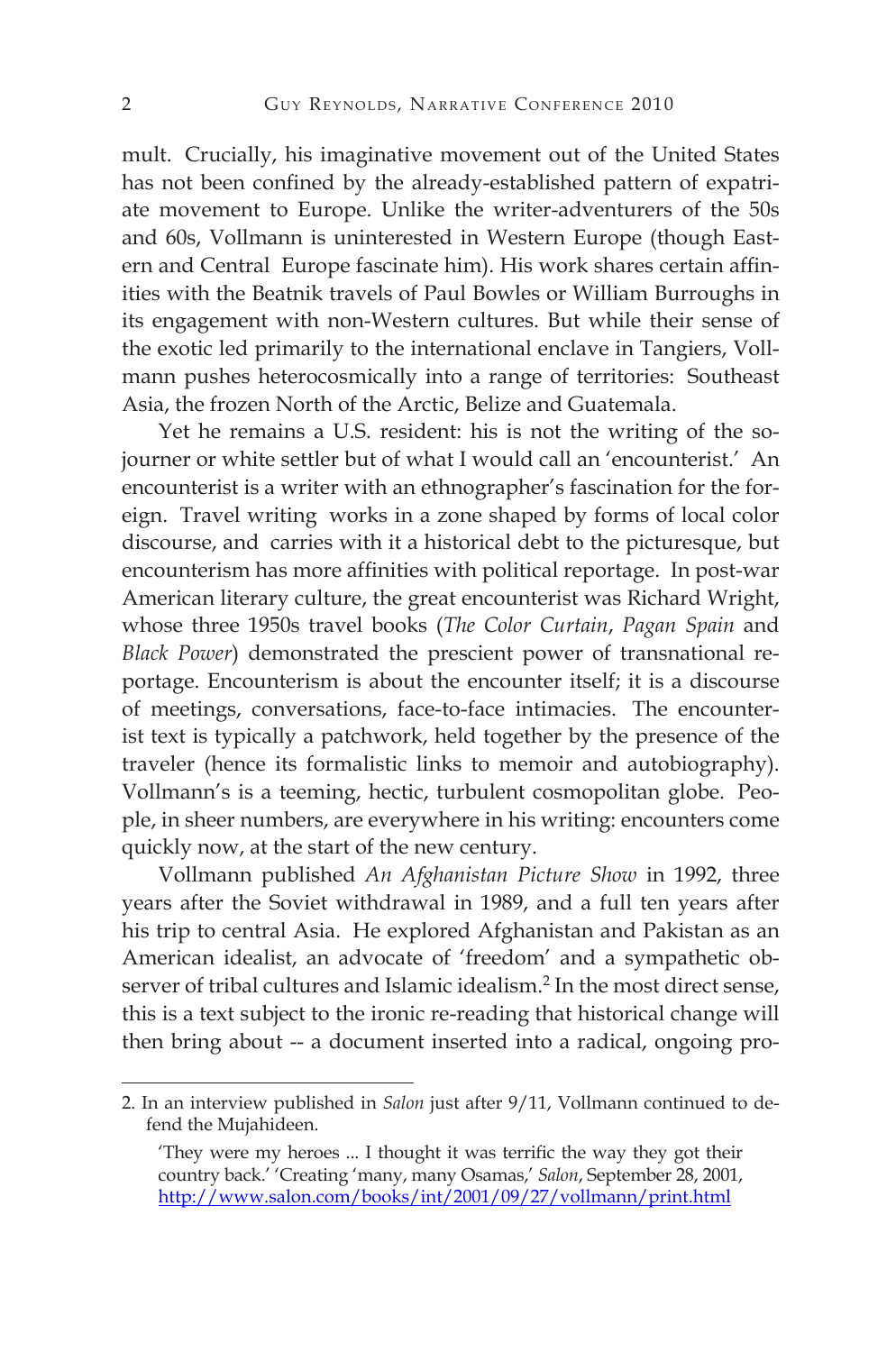cess of historical flux. Note the important transitions and stages in Vollmann's encounters with Afghanistan: the first encounter with the news of the Soviet invasion in 1979; his field trip at the start of the 80s; the return to America, and the comic, failed attempts to raise awareness about the Mujahideen; then the book's publication in 1992. The text is retrospective, but points forward in time; its many contradictions and paradoxes shift their ground, becoming signs for the future meanings of Afghanistan in American culture. Eighteen years after its publication, and more than thirty years after the Soviets made their incursion, the book's ragged, mobile texture has allowed certain insights, scenarios and passages to gain in significance, while other passages have receded in their analytic power.

Vollmann traveled to Afghanistan seeking adventure, and in a spirit of youthful, internationalist idealism – an idealism invoked and mocked throughout the book. The text is overtly Twain-esque in its blend of picaresque comedy, self-promotion, its rambling and digressive structure. Twain can be heard, too, in the comic invocation and undermining of didactic, moral purposefulness The book begins with this 'Advertisement for the Revision, ' dated 1989:

*Ten years ago, when Soviet troops were airlifted to Kabul, the radio spoke in shocked tones. This afternoon it seemed to me somewhat reconciled, for the invaders were now called 'government spokesmen,' and the Afghans had become 'Muslim extremists.' As for me, during this decade I have thought much on Afghanistan and accomplished nothing; and so the Young Man has become the Thirty Years' Bore. This work for its part has been similarly revised, ossified and prissified. I hope that it is still honest nonetheless. And I pray that this record of my failures may somehow in its negative way help somebody.*<sup>3</sup> (xv)

The twisting, turning Preface to the work of American internationalist writing: Vollmann is not the only writer to begin his record in such a way. The Preface to Dave Eggers's *What is the What* stakes out a similarly complex rhetorical position as Eggers negotiates his way to be the author of a story which is not his, and which is a 'real life' narrative presented nevertheless as a novel. Why Vollmann should want

<sup>3.</sup> William T. Vollmann, *An Afghanistan Picture Show: Or, How I Saved the World* (New York: Farrar, Straus and Giroux, 1992), xv. Future references are given in the text.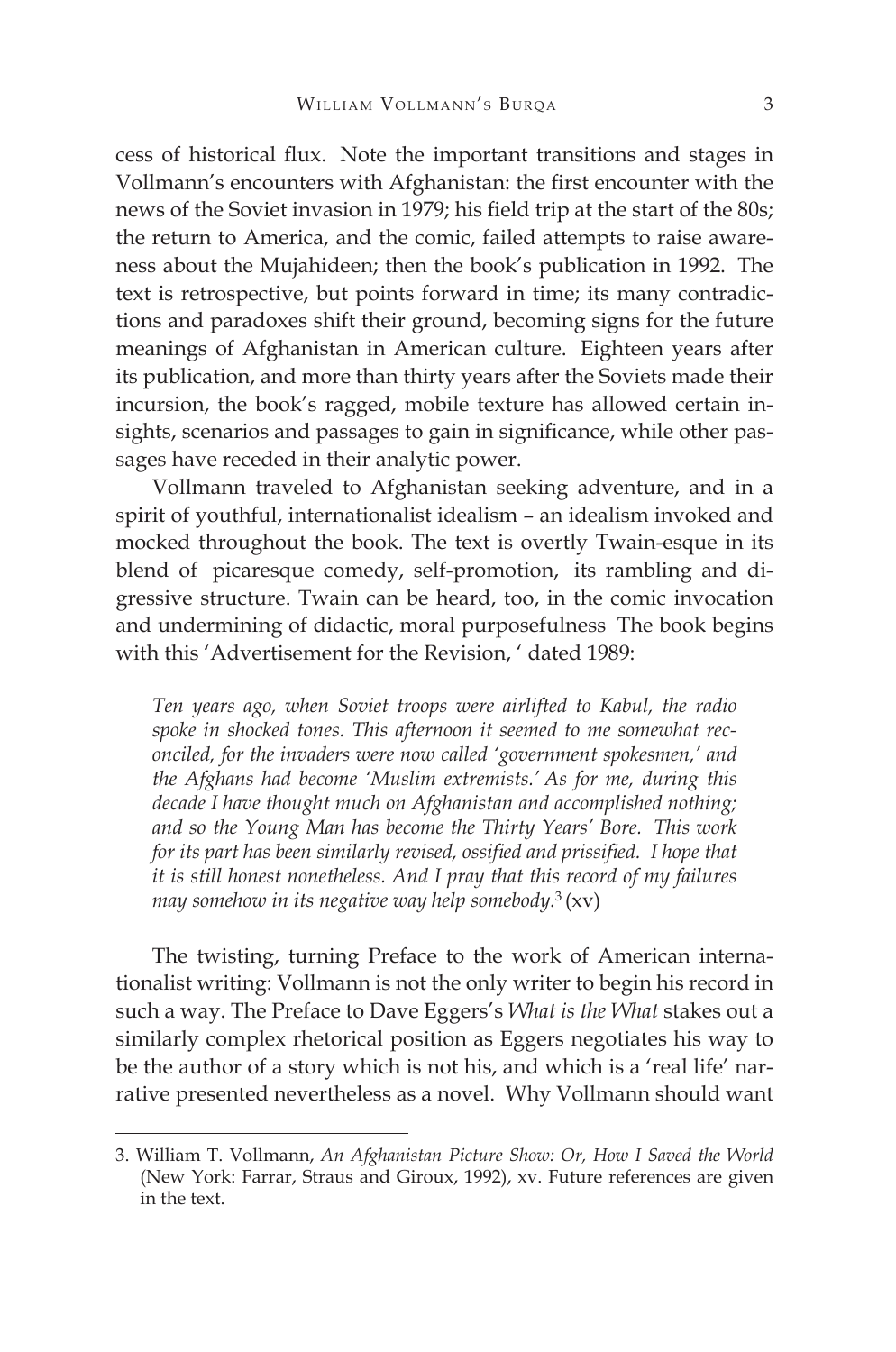to sound so flummoxed, so assertive yet self-denying (the 'record of my failures' working in a 'negative way') is a question with rhetorical and political implications. For Vollmann, recent political history itself now has a self-consuming quality. The invaders are now 'government spokesmen'; the Mujahideen, whom the West assists, now 'Muslim extremists.' Vollmann's reflections in *An Afghanistan Picture Show* demonstrate the creative writer's imaginative response to a world of 'blowback', a world where enemies become friends, good intentions run sour, resistance become terror. Vollmann later cites a CIA officer who tells him that 'fanatics make good fighters'.

The 'advertisement' for 'failures' (the play on Mailer is clear) is a way to foreground the author's own responsibilities (and his failures to live up to them). Vollmann presents himself as the 'Young Man': earnest, committed, and naïve. He hopes his work will be of value; when asked by his father about the trip, he notes: 'I meant to be good, and was prepared to do good' (24). He is 'the Young Man', the 'proud, great and Yankee come to help the Third World'(30).'And the Young Man, slightly light-headed with fever, suddenly understood his role as an American: to accept responsibility for everything' (56). Vollmann shares with Dave Eggers an abiding, ironic and sometimes anguished sense of U.S. agency in a globalized world. The West, especially the United States, has all this power and wealth (for the moment): what can be done with it? Can the world be made a better place? Thus the madcap global altruism of Egger's *You Shall Know our Velocity!* One hears in Vollmann's sentences a missionary idealism, but also a self-ironizing perspective. 'After all, what could he have done? — A book, maybe, or a slide show, or a radio show, or sale of his photographs on the street, or mailing campaigns to libraries or churches, or fund-raising booths? — Later, he tried every single one of these'(79).

These self-characterizations help to frame and contextualize Vollmann's gaze, as he looks at women in the Burqa and the chador . The book has an extraordinarily insistent emphasis on sight and seeing, an emphasis that begins with the dustjacket, with its image of bespectacled Vollmann gazing out at the reader, and inset illustration of the author gazing down at his computer. In the book's most critical passage, a condensed and dream-like vignette of American interventionism refracted through the act of photography, Vollmann finally imag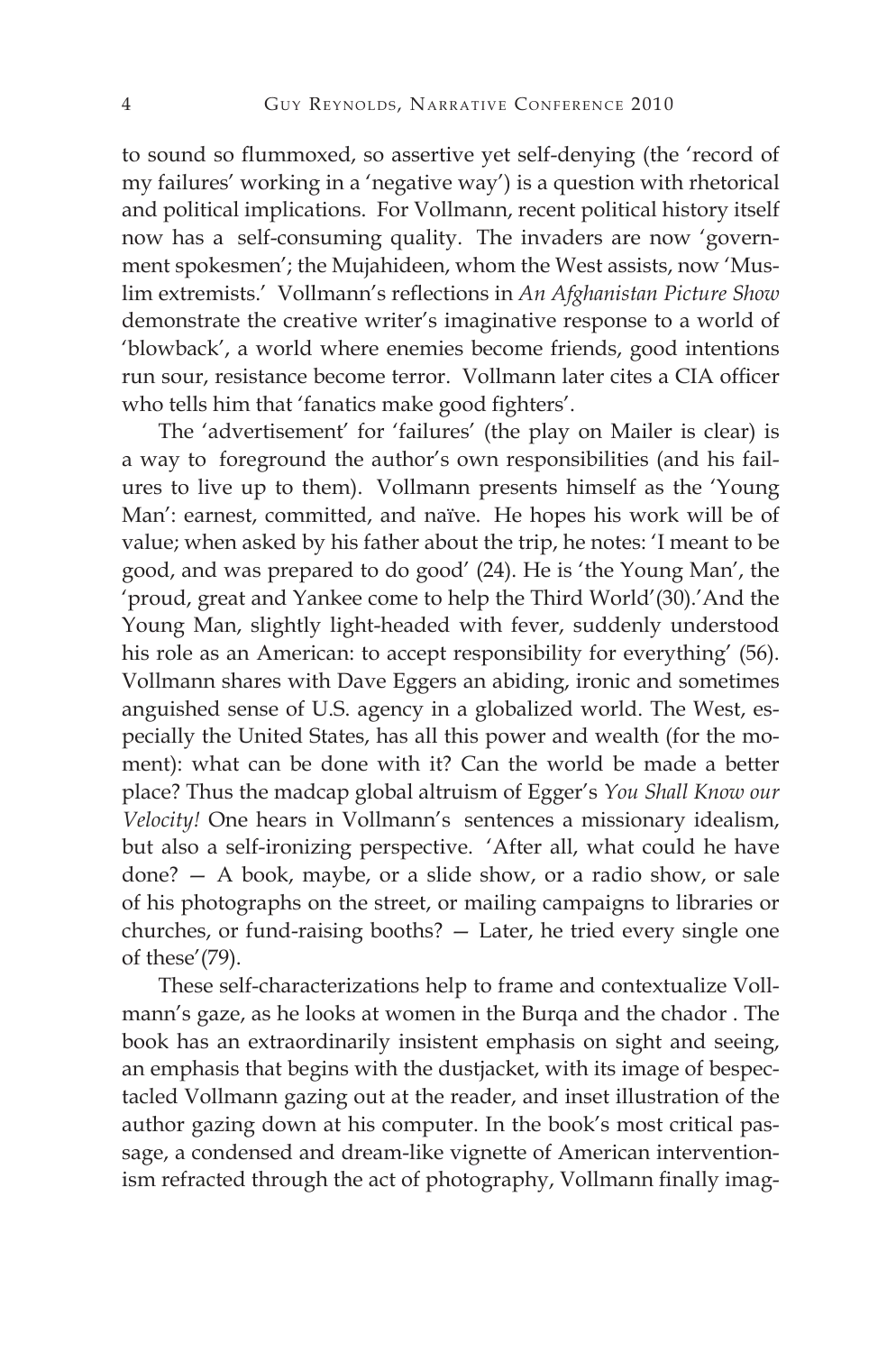ines the veil being lifted. 'I must take photographs of Afghan women,' he writes, 'Otherwise, American women might think that Afghans are sexist (wouldn't *that* be wrong?) and not want to help them' (116):

'The woman crouches miserably in the sand like a dark bird. Her husband comes forward, balling his fists at me, and the administrator puts a hand on his chest and pushes him back. He stands there looking at me. We are surrounded by people – the woman, the administrator and  $I - all$  of them standing and looking at me. The administrator speaks to the woman rapidly and fiercely. Everyone is murmuring and watching my face. The woman removes her veil. She will not look at me. I see her cheeks, her mouth. Her unbound hair. I move to one side and raise my camera. I believe I am taking good pictures. — Afterward, the administrator goes to speak with her husband, who finally comes forward. — *'Dera miraboni*,' he says to me. Thank you very much. — We shake hands.' (117)

The reader of *Anthropology Quarterly* (2002) might have been reminded of this Western attention. In a layered discussion, Charles Hirschkind and Saba Mahmood turned to the impact of Taliban policies on Afghanistan's rural women. They noted that 'even though Taliban policies had made conditions much worse for urban women, they did not substantially affect the lives of the vast majority of rural women either because many of the Taliban edicts already mirrored facts of rural life, or because these edicts were never enforced.' The co-authors went on: 'Sensitive writers documenting the catastrophe unfolding in Afghanistan have occasionally pointed this out. For example, an article published in the *New Yorker* noted that just outside of the urban centers, "one sees raised paths subdividing wheat fields … in which men and women work together and the women rarely wear the burka; indeed, since they are sweating and stooping so much, their heads often remain uncovered. The Taliban has scarcely altered the lives of uneducated women, except to make them almost entirely safe from rape."'4 This 'sensitive' writer, they noted, found that 'life for the majority of Afghans had become considerably safer.'5

<sup>4.</sup> Charles Hirschkindand and Saba Mahmood, 'Feminism, the Taliban, and Politics of Counter-Insurgency,' *Anthropological Quarterly* 75 (2002),339-54: 346.

<sup>5.</sup> William Vollmann, Letter from Afghanistan, 'Across the Divide,' *The New Yorker*, May 15, 2000, 58.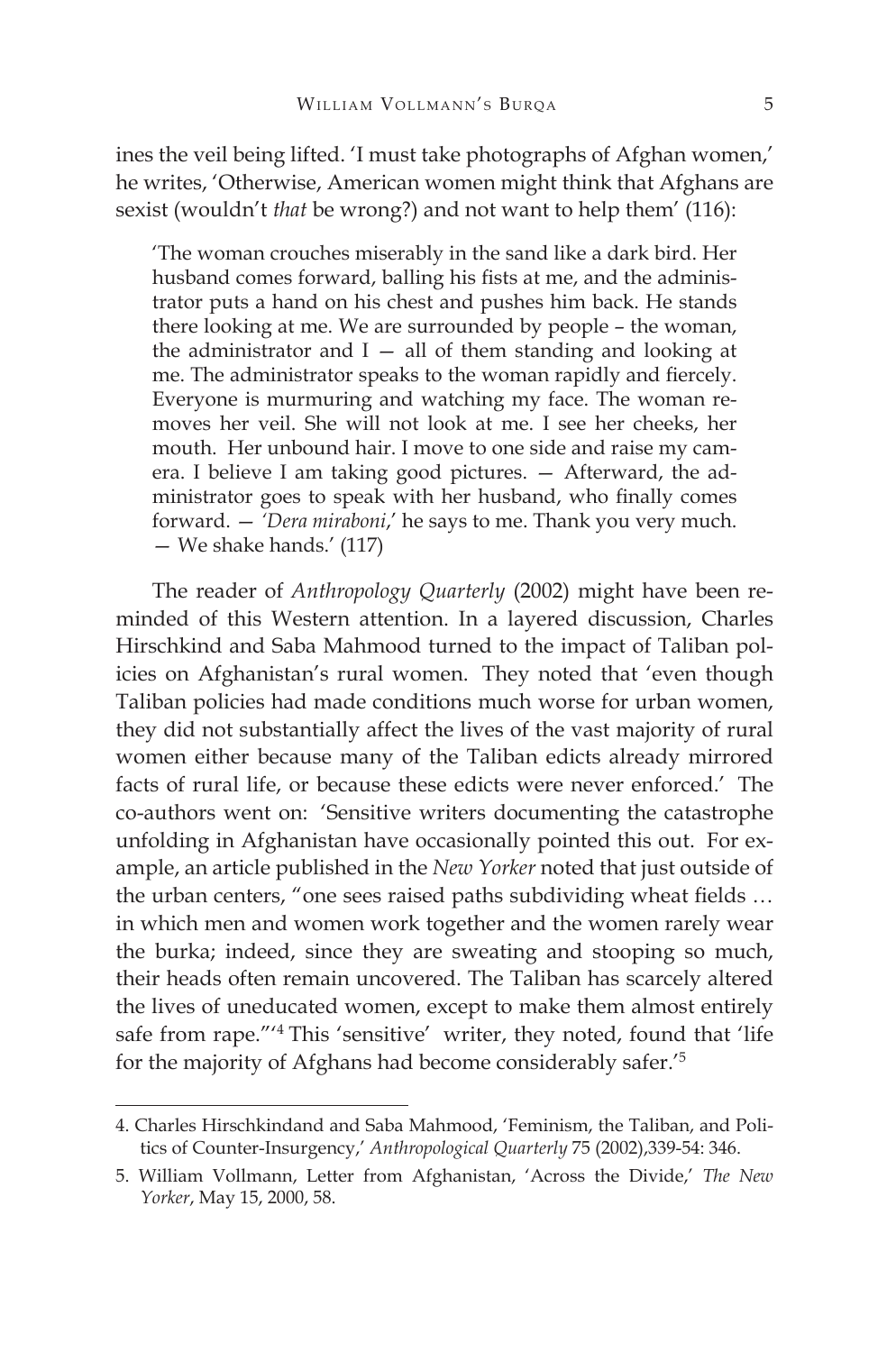Who was this writer? It was Vollmann, whose 2000 *New Yorker* piece, 'Letter from Afghanistan: Across the Divide', finds its way into *Anthropology Quarterly* as a form of fieldwork testimony. Hirschkind and Mahmood seek to problematize the 'meaning of the veil', showing how its significance shifts across and even within cultures: Vollmann's work is vital evidence of divergent social practice even within Taliban-led Afghanistan. Vollmann's own fieldwork had led him to a monitoring of difference, divergence and ambiguity. His relentless emphasis upon, and exploration of, the faculty of sight finds an echo in this anthropological account. The authors, indeed, end their argument with an explicit call to view, to see, in a different way: 'Our ability to respond, morally and politically, in a responsible way to these forms of violence will depend on extending these powers of sight.'<sup>6</sup> What we witness here is a sense that the veil is multivalent in ways many Western viewers fail to appreciate. A form of super-sensitive, ethnographic, 'thick' viewing might allow these cultural variations to emerge, making complex (and more dialogic) an initial encounter that seemed to end only with blockage: the Western viewer staring at the veil, unable to read its meaning, then recoiling into a series of established hermeneutic positions about its significance.7

Vollmann's 2007 work of reportage, *Poor People*, continued his journeys into a global imaginary of marginality and poverty. As with most of his books, *Poor People* moves backwards and forwards in time, recording a series of encounters in staggeringly-disparate global settings, from post-bubble Tokyo through the slums of Thailand to the remote terrain of central Asia (Kazakhstan) and domestic scenarios of American destitution. *Poor People* is, literally, what it says it is: a se-

<sup>6.</sup> Hirschkind and Mahmood, 353.

<sup>7.</sup> Another recent commentator, Gillian Whitlock, has argued that the circulation and reception of 'life narratives' from Afghanistan has often marginalized the significance of the burqa as a site for resistance to the Taliban. Often, 'The image of the veiled woman in particular is a powerful trope which both invokes this passive Third World subject, and enables and sustains the discursive selfpresentation of Western women as secular, liberated, individual agents.' As she notes, some Afghan women used the burqa to smuggle within its folds messages and banned publications for domestic consumption, and used it to record and smuggle out evidence of Taliban repression. Gillian Whitlock, 'The Skin of the Burqa: Recent Life Narratives from Afghanistan,' *Biography* 28.1 (Winter 2005), 53-76: 57.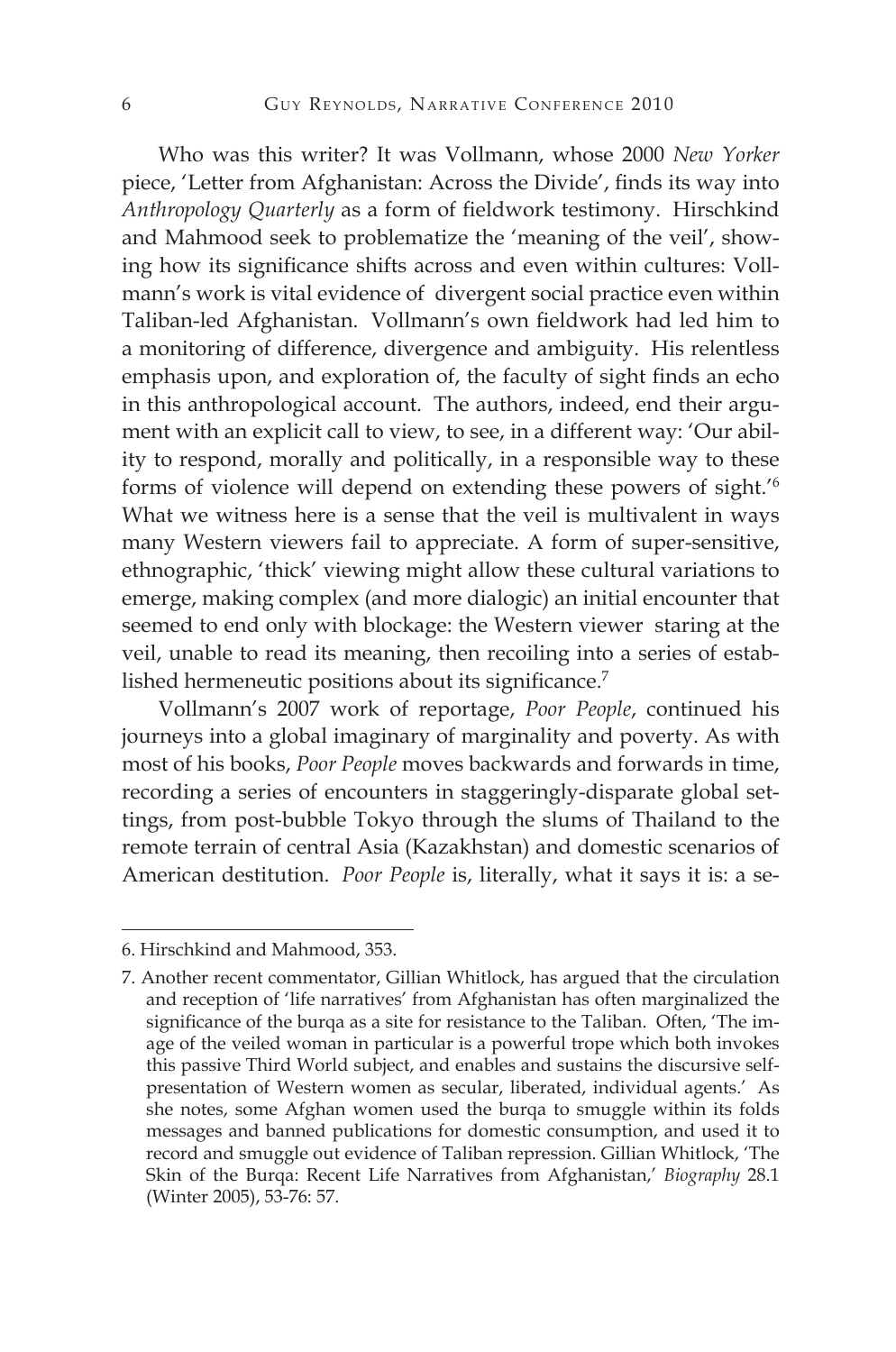ries of encounters with the world's impoverished. The text carries a form of theoretical apparatus: the insertion into the narrative of extended quotations from, and references to, political commentary on poverty by figures from Adam Smith to Karl Marx and then contemporary social theorists. Again we can see that Vollmann is working within the reportage matrix pioneered by Richard Wright, whose 1950s travel books drew extensively on analytic models from social and political science. For Vollmann, as for Wright in *Pagan Spain* and *The Color Curtain*, these materials establish a carefully foregrounded argumentative architecture which frames the encounter. Each of *Poor People*'s chapters focuses on an intimate encounter between the author (and his interpreters) and the global wretched. Each encounter — the annotation drawn using a similar template to 1991's *Thirteen Stories and Thirteen Epitaphs* — is specifically dated and placed. Vollmann's method has the particularism, precision and ethnographic specificity of a field report.

Yet there is something recurrently disturbing about these images, especially the sense of violation they signal to some readers. The photographs in *Poor People*, all taken by Vollmann, are often of women and children. The poor sometimes look away, shield their eyes, seem to flinch in the face of the camera, or have their hands reached out in apparent entreaty. In a graduate class, many of my students confessed to feelings of discomfort or disgust at Vollmann's intrusion into the lives of others(even outrage that the book had been chosen in the first place). In a particularly unsettling series of images, two Afghan women stand before a ruined wall. Above them, clearly visible, stands a white 'x' (made with chalk, on a ruined building), which seems to reveal the sheer manipulation of the photographic process, as if these individuals have been asked to pose, quite precisely, beneath the mark. The processes of power and exploitation are almost too immediate; but it is difficult to gauge whether Vollmann is deliberately revealing the processes of power that underpin his work. If we read these images as devices to make visible the processes of representation, does the revelatory mode make his work more palatable, or excuse his behavior? After all, Vollmann is a writer who has always been open — brazen indeed — about his relationships with developing world prostitutes. But does the confession of exploitation remove or defray the cost of exploitation? I am also reminded of one of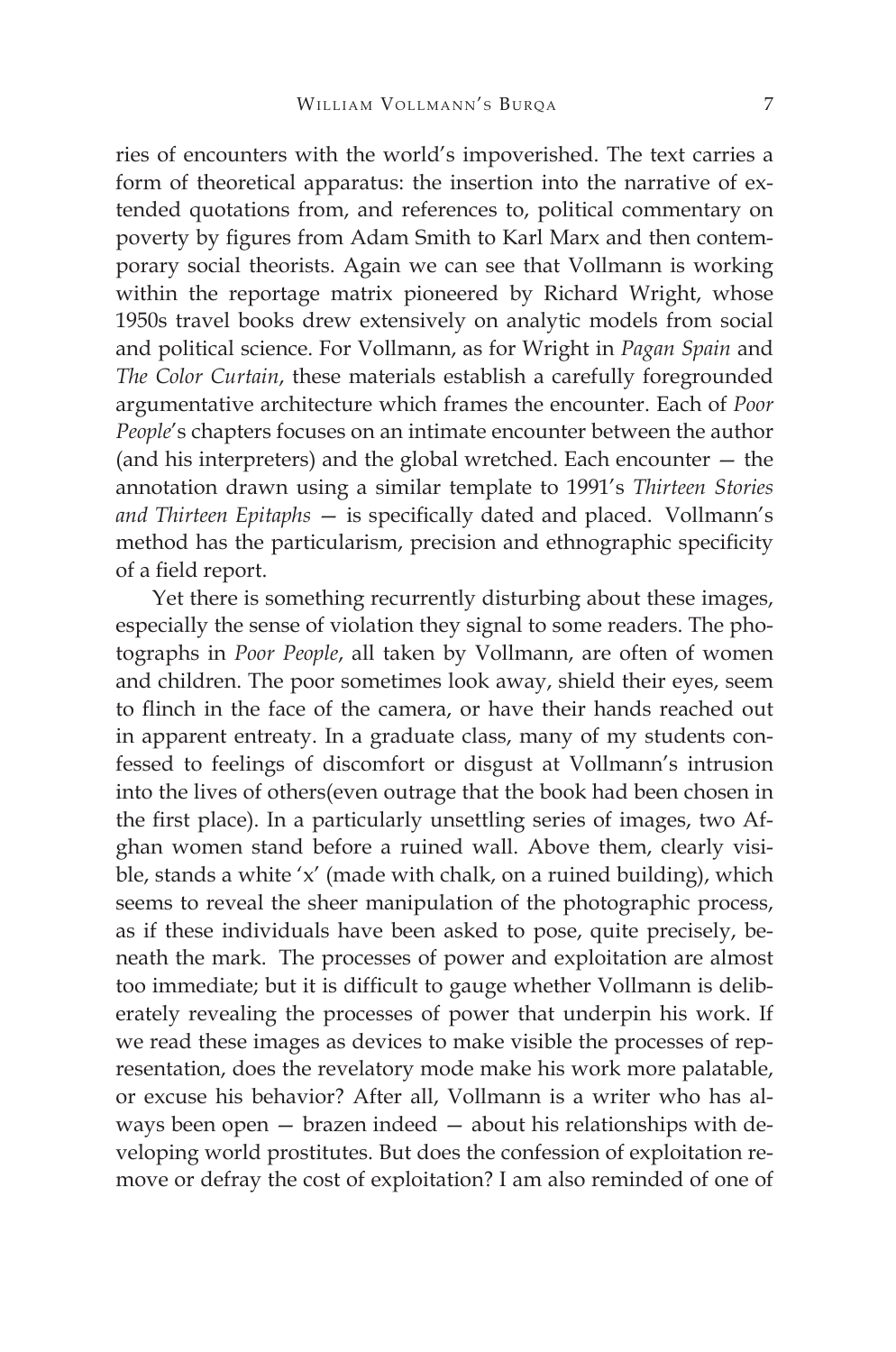Sontag's points about photography: that the dignity of shielding the dead, injured or the suffering from the camera's gaze is usually accorded to the rich or those from the global North. 'The more remote or exotic the place, the more likely we are to have full frontal views of the dead and dying.'8 Vollmann deals with poverty, not death, in this volume, but he creates a unsettlingly ecumenical map of poverty by placing the poor of the global South alongside, for instance, a homeless couple in Florida. On the other hand, the Florida couple seem to 'address' the camera, to stare it down — as if possessing an agency not available to non-Westerners.<sup>9</sup>

By and large, the non-Western selves that become the object of Vollmann's photographic gaze are isolated, or (occasionally) formed into a diptych of parent and child. In what seems a quasi 'classic' modelling of cultural and social otherness, the subjects are isolated for the camera, cut off from the bustle and impoverished conviviality of the slum and then framed in individualized personhood.10 There is something conspicuously missing from these still lives: a sense of connection, network, community. What strikes many recent Western investigators of the South's slums is exactly this connectivity: a sheer social energy and creativity that richer societies can learn from. In a telling summary of this strand of thought, ecologist and futurist Stew-

<sup>8.</sup> Susan Sontag, *Regarding the Pain of Others* (New York: Picador, 2003), 70. Sontag points out that the exotic performance of exhibiting the suffering colonized subject can be traced back over centuries – see Trinculo's realization in *The Tempest* that Caliban could be exhibited in just this way in England: 'When they will not give a doit to relieve a lame beggar, they will lay out ten to see a dead Indian' (II.ii.31-33).

<sup>9.</sup> Contrast the images numbered 58, 59 and 60 (of women in Afghanistan and Pakistan) to 9 ('Couple who lived near the toilet,' from a series entitled 'Homeless camp under the freeway, Miami, 1994'). *Poor People* (New York: 2007), no page given.

<sup>10.</sup> It is instructive to compare Vollmann's camera work with that of professional photographer Fazal Sheikh. Sheik's images from East African refugee camps and 1990s Afghanistan/Pakistan contain many more group shots, and also gather the viewed together in ways where the affective or relational bonds between participants (a hand held, a glance) are as significant as the implied relationship with the lens. Sheikh, too, includes wide angle landscape shots, for instance of Kabul before the Taliban conquest in 1996 or of refugee camps (seen from water towers), which create a broader sense of place and context for his figures. 'Photographs by Faizal Sheik,' *Triquarterly* 131 (2008), 129-56.